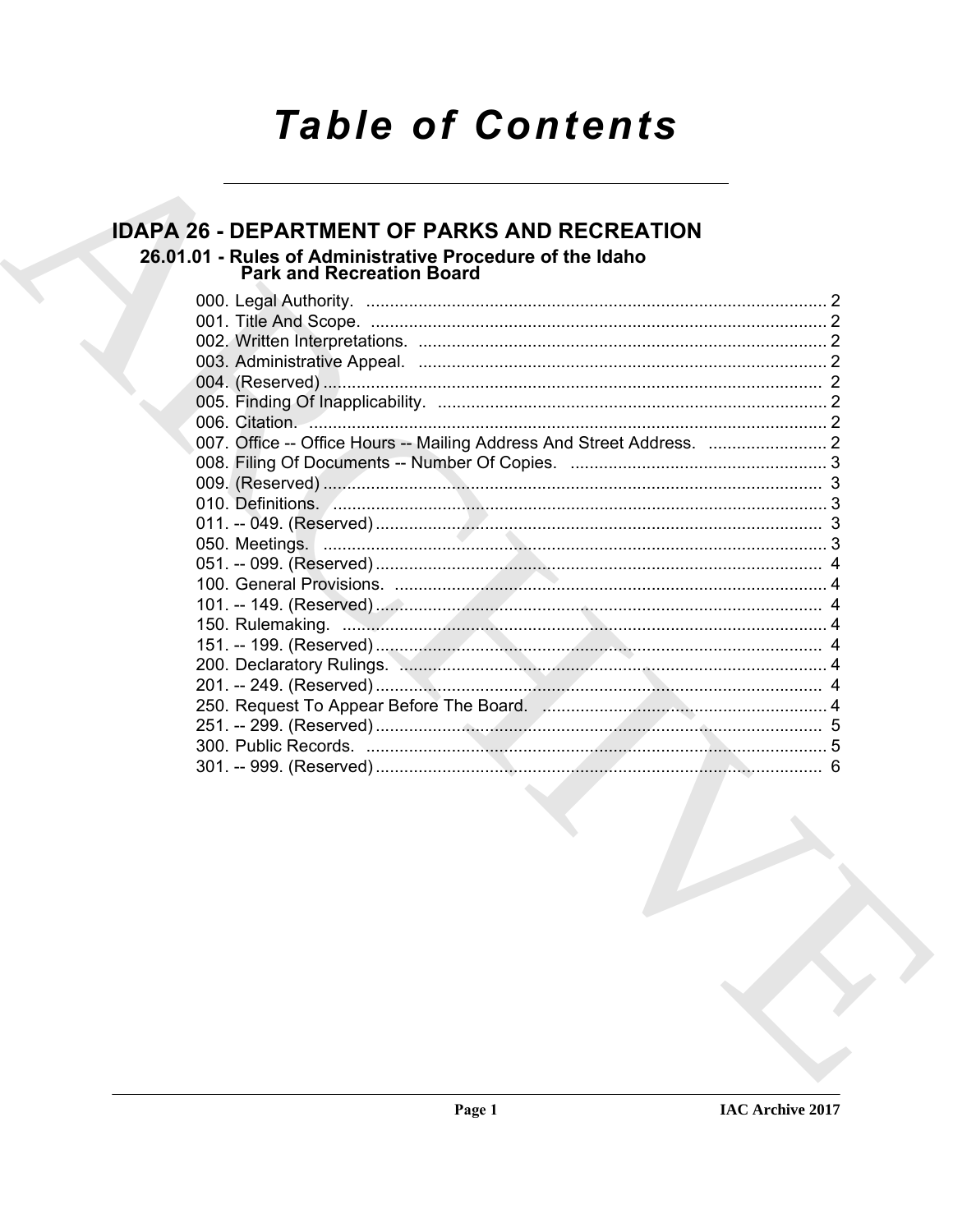#### **IDAPA 26 TITLE 01 CHAPTER 01**

#### <span id="page-1-0"></span>**IDAPA 26 - DEPARTMENT OF PARKS AND RECREATION**

#### **26.01.01 - RULES OF ADMINISTRATIVE PROCEDURE OF THE IDAHO PARK AND RECREATION BOARD**

#### <span id="page-1-2"></span><span id="page-1-1"></span>**000. LEGAL AUTHORITY.**

The Idaho Park and Recreation Board is authorized under Section 67-4223(a), Idaho Code, to adopt, amend, or rescind rules as may be necessary for proper administration of the department and the use and protection of park and recreation areas subject to its jurisdiction. Pursuant to Section 67-5206(5), Idaho Code, the Idaho Park and Recreation Board adopts these rules of administrative procedure.

#### <span id="page-1-3"></span>**001. TITLE AND SCOPE.**

**01. Title**. The title of this chapter shall be cited in full as Idaho Department of Parks and Recreation DAPA 26.01.01, "Rules of Administrative Procedure of the Idaho Park and Recreation Board." (1-1-94) Rules, IDAPA 26.01.01, "Rules of Administrative Procedure of the Idaho Park and Recreation Board."

**02. Scope**. This chapter establishes procedures for rule-making, declaratory rulings, obtaining access to public records, and other administrative matters within the jurisdiction of the Idaho Park and Recreation Board.

 $(1 - 1 - 94)$ 

#### <span id="page-1-4"></span>**002. WRITTEN INTERPRETATIONS.**

This agency has written interpretations of these rules, in the form of explanatory comments accompanying the notice of proposed rule-making that originally proposed the rules, or documentation of compliance with the rules of this chapter. These documents are available for public inspection and copying in the central office of this agency.(1-1-94)

#### <span id="page-1-5"></span>**003. ADMINISTRATIVE APPEAL.**

There is no provision for administrative appeals before the Idaho Park and Recreation Board beyond those provided under this chapter. (1-1-94) under this chapter.

#### <span id="page-1-6"></span>**004. (RESERVED)**

#### <span id="page-1-7"></span>**005. FINDING OF INAPPLICABILITY.**

**CHAPTER 01**<br>
26.64.04 - RULES OF PARKS AND RECREATION<br>
26.64.04 - RULES OF ANNINGERATIVE PROCEDURE OF THE IDAN<br>
26.64.04 - RULES OF ANN AND RECREATION BOARD COFTER THE IDAN<br>
26.64.04 - RULES OF ANN AND RECREATION BOARD C The Idaho Park and Recreation board finds that certain portions of the "Idaho Rules of Administrative Procedure of the Attorney General," IDAPA 04.11.01.000 et seq. are inapplicable to its functions. In particular, the board does not hear contested case proceedings, and the adoption of that portion of the cited provisions would be unnecessary as well as fiscally burdensome. The board, pursuant to the provisions of Section  $67-5206(5)$ , Idaho Code, adopts these alternative rules of administrative procedure.  $(1-1-94)$ alternative rules of administrative procedure.

#### <span id="page-1-8"></span>**006. CITATION.**

The official citation of this chapter is IDAPA 26.01.01.000 et seq. For example, the citation for this section is IDAPA 26.01.01.006. (1-1-94)

#### <span id="page-1-9"></span>007. OFFICE -- OFFICE HOURS -- MAILING ADDRESS AND STREET ADDRESS.

The central office of the department and the board is in Boise, Idaho. (1-1-94)

<span id="page-1-10"></span>**01. Mailing Address**. The mailing address for both the board and the department, unless otherwise indicated, is: Statehouse Mail, Boise, ID 83720-8000. (1-1-94)

**02.** Street Address. The street address for both the board and the department, unless otherwise l, is: 5657 Warm Springs Ave., Boise, Idaho, 83716. (1-1-94) indicated, is: 5657 Warm Springs Ave., Boise, Idaho, 83716.

<span id="page-1-12"></span><span id="page-1-11"></span>**03. Telephone -- FAX**. The telephone number for the board and the department, unless otherwise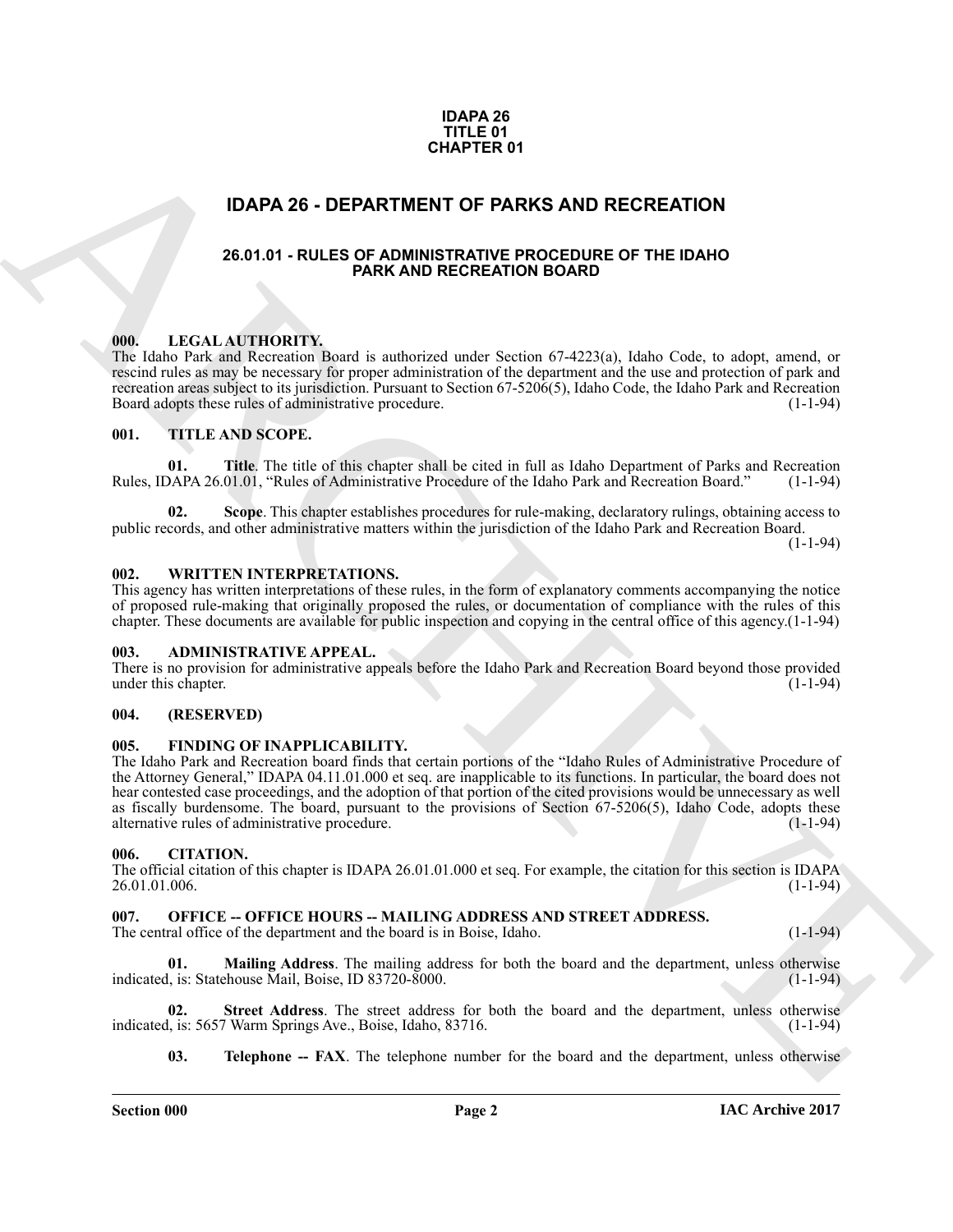indicated is: (208) 334-4199; FAX (208) 334-3529. Relay service is available for the hearing impaired by calling 1-<br>800-377-1363 (voice) or 1-800-377-3529 (TDD). 800-377-1363 (voice) or 1-800-377-3529 (TDD).

<span id="page-2-16"></span>**04. Office Hours**. The central office is open from 8 a.m until 5 p.m, local time, Monday through Friday. The central office is closed Saturday, Sunday and holidays. (1-1-94)

#### <span id="page-2-0"></span>**008. FILING OF DOCUMENTS -- NUMBER OF COPIES.**

All documents required to be filed by Sections 150, 200, and 250 of this chapter shall be filed with the department staff designated for the particular proceeding. If no department staff has been designated, documents shall be filed with the director. Only the original document need be filed.  $(1-1-94)$ 

#### <span id="page-2-1"></span>**009. (RESERVED)**

<span id="page-2-5"></span><span id="page-2-2"></span>**010. DEFINITIONS.**

As used in this chapter: (1-1-94)

**01. Board**. The Idaho Park and Recreation Board, a bipartisan, six (6) member board, appointed by the governor. (1-1-94) governor. (1-1-94)

<span id="page-2-7"></span><span id="page-2-6"></span>**02. Department**. The Idaho Department of Parks and Recreation. (1-1-94)

<span id="page-2-9"></span><span id="page-2-8"></span>**03. Director**. The director and chief administrator of the department, or the designee of the director. (1-1-94)

**Construction of Paint and Recorded ARCHIVEST Just neurral constraints and the second of the second of the second of the second of the second of the second of the second of the second of the second of the second of the se 04. Other Definitions**. The definitions set out in the "Idaho Rules of Administrative Procedure of the Attorney General," IDAPA 04.11.01.005 (IRAP 5), are incorporated by reference. Copies of the "Idaho Rules of Administrative Procedure of the Attorney General" may be obtained from the Department of Administration, Office of the Administrative Rules Coordinator. (1-1-94)

#### <span id="page-2-3"></span>**011. -- 049. (RESERVED)**

#### <span id="page-2-10"></span><span id="page-2-4"></span>**050. MEETINGS.**

<span id="page-2-11"></span>**01. Board Meetings**. Board meetings shall not knowingly be held at any place where discrimination on of race, color, national origin, religion, gender, age, or disability is practiced. (1-1-94) the basis of race, color, national origin, religion, gender, age, or disability is practiced.

<span id="page-2-12"></span>**Board Meetings Required.** The board shall meet at least once each quarter at a place within the state of Idaho as the board may select. All meetings of the board are open to the public, except as provided under Section 67-2345, Idaho Code. (1-1-94)

<span id="page-2-14"></span>**03. Special Meetings**. A special meeting may be called at any time and place by the board chairman or a majority of the members of the board. Special meetings are open to the public and are subject to the same requirements as a regular quarterly board meeting, except as provided under Section 67-2345, Idaho Code. (1-1-94)

**04. Telephone Conference Call Meetings**. In the essence of time and because of budget considerations, it may be necessary to hold special meetings of the board by telephone conference call. Board meetings held by telephone conference are open to the public and are subject to the same requirements as a regular quarterly board meeting, except as provided under Section 67-2345, Idaho Code. (1-1-94)

#### <span id="page-2-15"></span><span id="page-2-13"></span>**05. Notice**. (1-1-94)

**a.** Notices of all regular quarterly meetings, special or telephone conference call meetings shall be sent to all board members and others requesting notification of particular meetings at least ten (10) days prior to such meeting. (1-1-94) meeting.  $(1-1-94)$ 

Notice to the public for regular meetings, special meetings, telephone conference call meetings, and s shall be in accordance with the provisions of Section 67-2343, Idaho Code. (1-1-94) executive sessions shall be in accordance with the provisions of Section 67-2343, Idaho Code.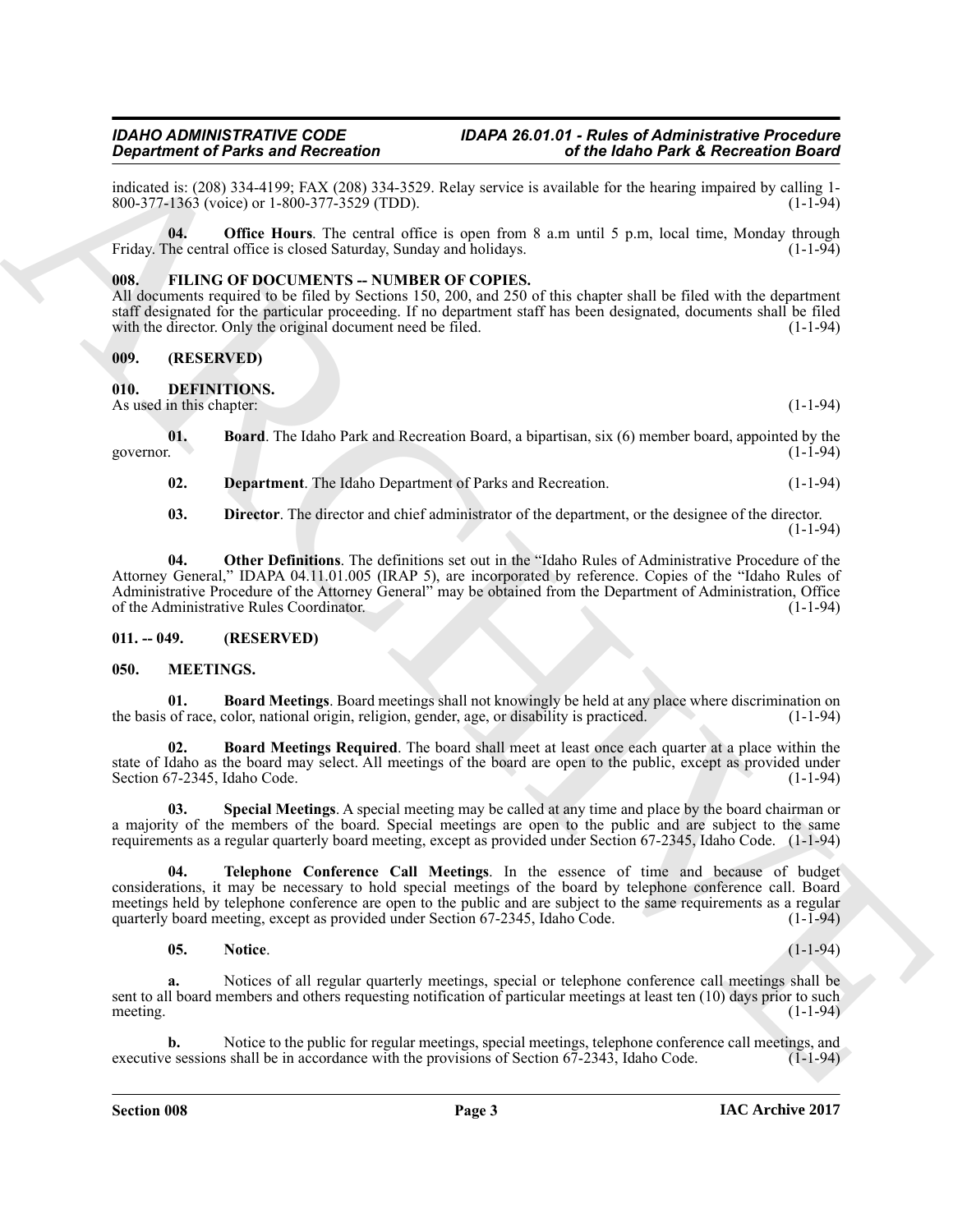## <span id="page-3-8"></span>*IDAHO ADMINISTRATIVE CODE IDAPA 26.01.01 - Rules of Administrative Procedure*

**Considered of Parks and Recreation**<br> **Considered in the blanch Park & Recreation desired in the state of the state of the filtered in the construction of the state of the state of the state of the state of the state of t 06. Records of Meetings**. The director or the designee of the director shall keep a complete record of all proceedings of the board, which proceedings shall be kept in a permanent record book to be designated as "Minutes of Proceedings of the Idaho Park and Recreation Board." Summary minutes shall be taken of all meetings, except as provided in Subsection 050.06.d. of this chapter. Neither a full transcript nor an electronic recording of the meeting is required. All minutes shall be available for public inspection within thirty (30) days after the meeting.<br>Summary minutes shall include a minimum of: Summary minutes shall include a minimum of:

**a.** All members of the board present; (1-1-94)

**b.** All motions, resolutions, orders, or rules proposed and their disposition; (1-1-94)

**c.** The results of all votes, and upon the request of a member, the vote of each member, by name;  $(1 - 1 - 94)$ 

**d.** Minutes of executive sessions may be limited to material the disclosure of which is not inconsistent with the provisions of Section 67-2345, Idaho Code, but shall contain sufficient detail to convey the general tenor of the meeting. (1-1-94) the meeting.  $(1-1-94)$ 

#### <span id="page-3-0"></span>**051. -- 099. (RESERVED)**

#### <span id="page-3-1"></span>**100. GENERAL PROVISIONS.**

The provisions set out in the "Idaho Rules of Administrative Procedure of the Attorney General," IDAPA 04.11.01.050 through 057 (IRAP 50 through 57), are incorporated by reference. Copies of the "Idaho Rules of Administrative Procedure of the Attorney General" may be obtained from the Department of Administration, Office of the Administrative Rules Coordinator.

#### <span id="page-3-2"></span>**101. -- 149. (RESERVED)**

#### <span id="page-3-3"></span>**150. RULEMAKING.**

The provisions set out in "Idaho Rules of Administrative Procedure of the Attorney General," IDAPA 04.11.01.800 through 999 (IRAP 800 through 999), are incorporated by reference. Copies of the "Idaho Rules of Administrative Procedure of the Attorney General" may be obtained from the Department of Administration, Office of the Administrative Rules Coordinator. (1-1-94)

#### <span id="page-3-4"></span>**151. -- 199. (RESERVED)**

#### <span id="page-3-5"></span>**200. DECLARATORY RULINGS.**

The provisions set out in the "Idaho Rules of Administrative Procedure of the Attorney General," IDAPA 04.11.01.400 through 409 (IRAP 400 through 409), are incorporated by reference. Copies of the "Idaho Rules of Administrative Procedure of the Attorney General" may be obtained from the Department of Administration, Office of the Administrative Rules Coordinator. (1-1-94)

#### <span id="page-3-6"></span>**201. -- 249. (RESERVED)**

#### <span id="page-3-9"></span><span id="page-3-7"></span>**250. REQUEST TO APPEAR BEFORE THE BOARD.**

Any person directly affected or aggrieved by a decision of the director may request to appear before the board to state their case and seek relief. Requests must be filed at the central office not more than thirty (30) days from the date of the decision sought to be reviewed. The request shall contain a general statement of the purpose of the requested appearance, and the relief sought.  $(1-1-94)$ appearance, and the relief sought.

<span id="page-3-10"></span>**Grant or Denial of Request**. Within thirty (30) days of receipt of the request to appear, the person seeking to appear will be notified whether the request was granted or denied. If the request is granted, the person will be advised as to the date and location of the board meeting at which the matter will be taken up by the board, and the approximate time that the board will take up the matter. If the request is denied, the person will be advised the reason or reasons for the denial.  $(1-1-94)$ or reasons for the denial.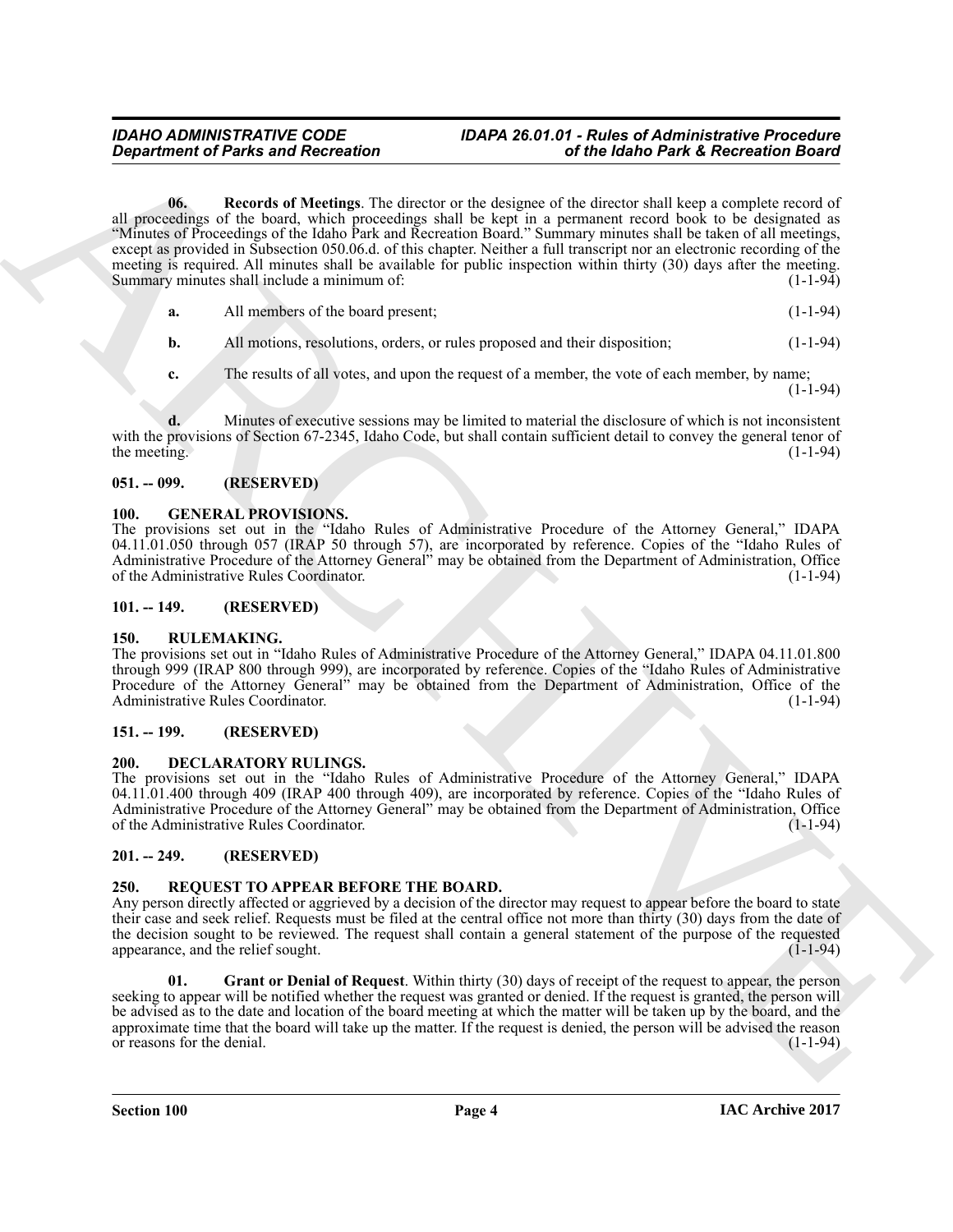<span id="page-4-5"></span>**02. Final Agency Action**. A denial of a request to appear or a decision made by the board pursuant to Subsection 250.01 of this chapter, is a final agency action and is governed by the provisions of Section 67-5270, Idaho Code. (1-1-94) Idaho Code. (1-1-94)

#### <span id="page-4-0"></span>**251. -- 299. (RESERVED)**

#### <span id="page-4-2"></span><span id="page-4-1"></span>**300. PUBLIC RECORDS.**

It is the intent of these rules to specify the procedures whereby public and private entities may gain access to the department's records, the charges, if any, for photocopying or duplication of computerized records, and procedures available when a request to examine or copy a public record is denied. (1-1-94)

<span id="page-4-4"></span>**01. Records Available, Procedure**. Records of the department are deemed to be available for public inspection and copying, pursuant to the provisions of Title 74, Chapter 1, Idaho Code. A public records custodian, designated by the director, shall be located in each park, each region office, each department operated visitor center, and in the central office. Each public records custodian shall permit inspection or copying of public records under his or her control in compliance with public records disclosure requirements of Title 74, Chapter 1, Idaho Code.

(1-1-94)

**a.** Any person requesting to examine or copy department records shall make a written request upon a "Request To Examine and/or Copy Public Record" form prescribed by the department which shall be available at each park, each region office, each department operated visitor center, and in the central office.

**b.** In all cases in which a request to examine or copy a public record is made, it shall be the obligation of the public records custodian or staff member to whom the request is made to provide reasonable assistance to the person making the request. (1-1-94) (1-1-94)

<span id="page-4-3"></span>**02. Fees**. No fee will be charged for the examination of public records during regular business hours. The department may charge, in advance, a reasonable fee for examination or copying which occurs outside regular business hours, for providing copies of public records, for use of the department copy equipment, and for duplication of computerized records, at the following rates: of computerized records, at the following rates:

For inspection or copying of records during other than regular business hours, the actual hourly compensation to which the custodian, or person designated to represent the custodian, is entitled, in addition to copying costs established by these rules; (1-1-94)

**b.** For providing copies of public records, or for use of the department photocopy equipment, ten cents r page for requests in excess of ten (10) pages: (1-1-94)  $($.10)$  per page for requests in excess of ten  $(10)$  pages;

*Great from the same Recording*. The basis and the same of the basis Park Chiracter is the control of the same stress of the same stress of the same stress of the same stress of the same stress of the same stress of the For complete county or statewide automated or printed copies of a recreational registration or other computerized records: No charge will be made for requests which can be processed during regular business hours. Requests which must be processed outside regular business hours will be charged personnel costs pursuant to Subsection 300.02.a. of this chapter. Where mailing is required, the records requested will be shipped COD. Media type will be restricted to equipment available to the department for production of the records requested. Available media will be listed on the "Request To Examine and/or Copy Public Record" form. Any conversion of the record to make it readable by specific equipment is the sole responsibility of the person requesting the record, and the cost of providing the record will not be adjusted due to incompatibility of the requestor's equipment. If a file is damaged, the department will reproduce the file at no additional cost. Any magnetic media required will be provided by the person requesting the record;  $(1-1-94)$ 

**d.** Statistical data which is maintained on an automated system by the department for its use is at no cost; (1-1-94) available at no cost;

**e.** For duplication of public records not specifically addressed by these rules, the actual cost incurred partment: (1-1-94) by the department;

The department will provide access to information contained in automated recreational registration cement or other state or federal agencies at no charge or fee.  $(1-1-94)$ files by law enforcement or other state or federal agencies at no charge or fee.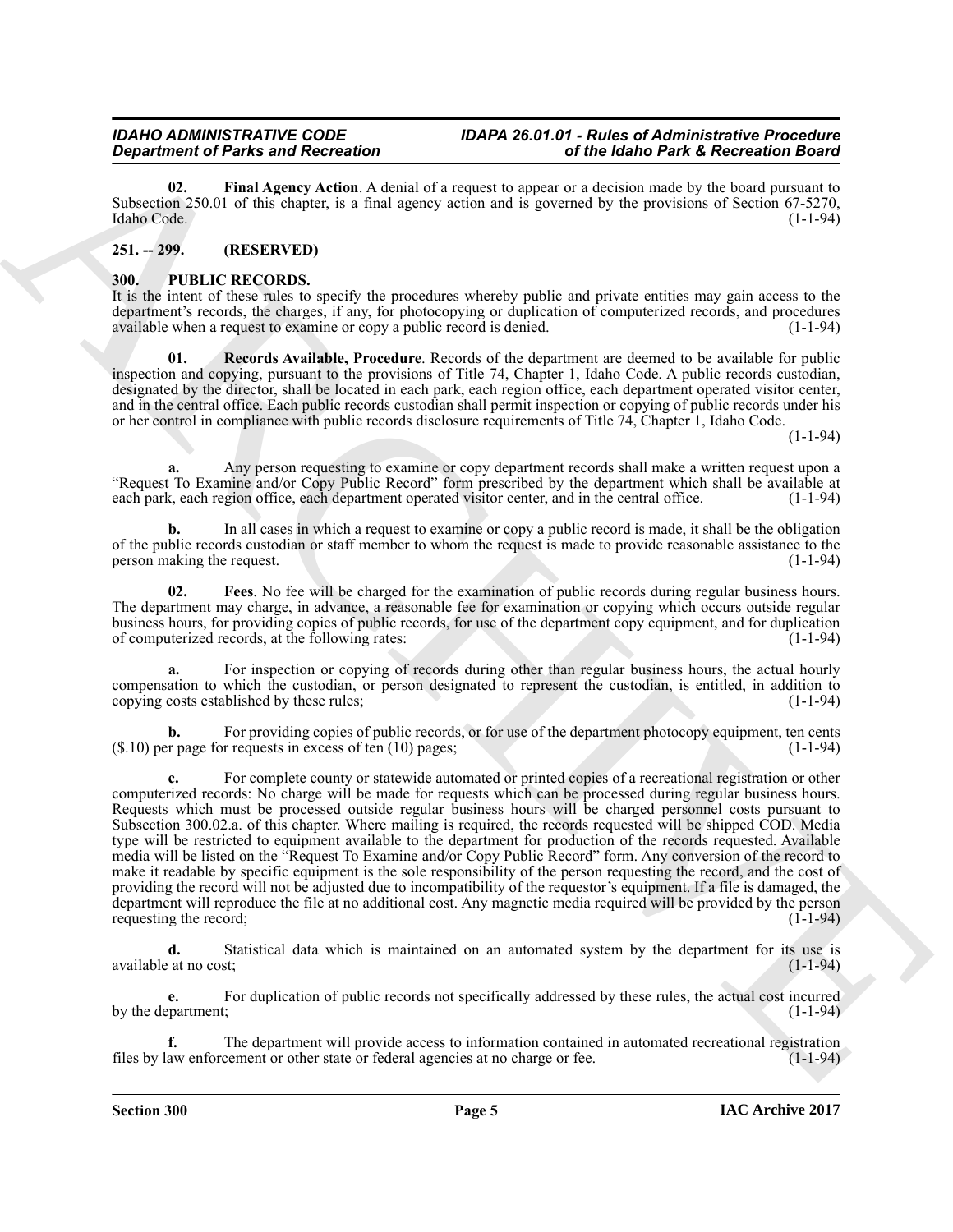## *IDAHO ADMINISTRATIVE CODE IDAPA 26.01.01 - Rules of Administrative Procedure*

<span id="page-5-2"></span>**03. Determination of Exempt Records**. The department reserves the right to determine that a public record requested in accordance with the procedures outlined in these rules is exempt from disclosure under the provisions of applicable state and federal statutes. provisions of applicable state and federal statutes.

<span id="page-5-5"></span>**04. Time for Granting or Denying Request**. Public records custodians shall grant or deny requests to examine or copy public records maintained by the department within three (3) working days of the date of receipt of the request. the request.  $(1-1-94)$ 

<span id="page-5-3"></span>**05. Extensions of Time**. If the public records custodian determines that a longer period of time is needed to locate or retrieve the public records, the custodian shall notify, in writing, the person making the request, and shall provide the public records to the person no later than ten (10) working days following the person's request.

 $(1 - 1 - 94)$ 

<span id="page-5-1"></span>**06.** Denials. All denials or partial denials of requests for examination and copying of public records shall include:  $(1-1-94)$ shall include: (1-1-94)

**a.** A written statement specifying the reason for the denial, including reference to the specific statutory authority for the denial; (1-1-94) (1-1-94)

**Department of Parks and Recreation**<br>
We also the problem and Recent Recreation of the distribution current of the bank of the state of the control time of the state of the state of the state of the state of the state of **b.** A statement that the attorney for the department has reviewed the request for examination and copying, or a statement that the department has had an opportunity to consult with an attorney regarding the request<br>for examination or copying of a record and has chosen not to do so;<br>(1-1-94) for examination or copying of a record and has chosen not to do so;

A statement notifying the person making the request for examination and copying of a record of the person making the request for examination and copying of a record of the person making the time period for doing so. person's right to appeal the denial or partial denial and the time period for doing so.

<span id="page-5-4"></span>**07.** Protection of Public Records. Records shall not be removed from the place designated for their inspection. (1-1-94) inspection. (1-1-94)

<span id="page-5-0"></span>**301. -- 999. (RESERVED)**